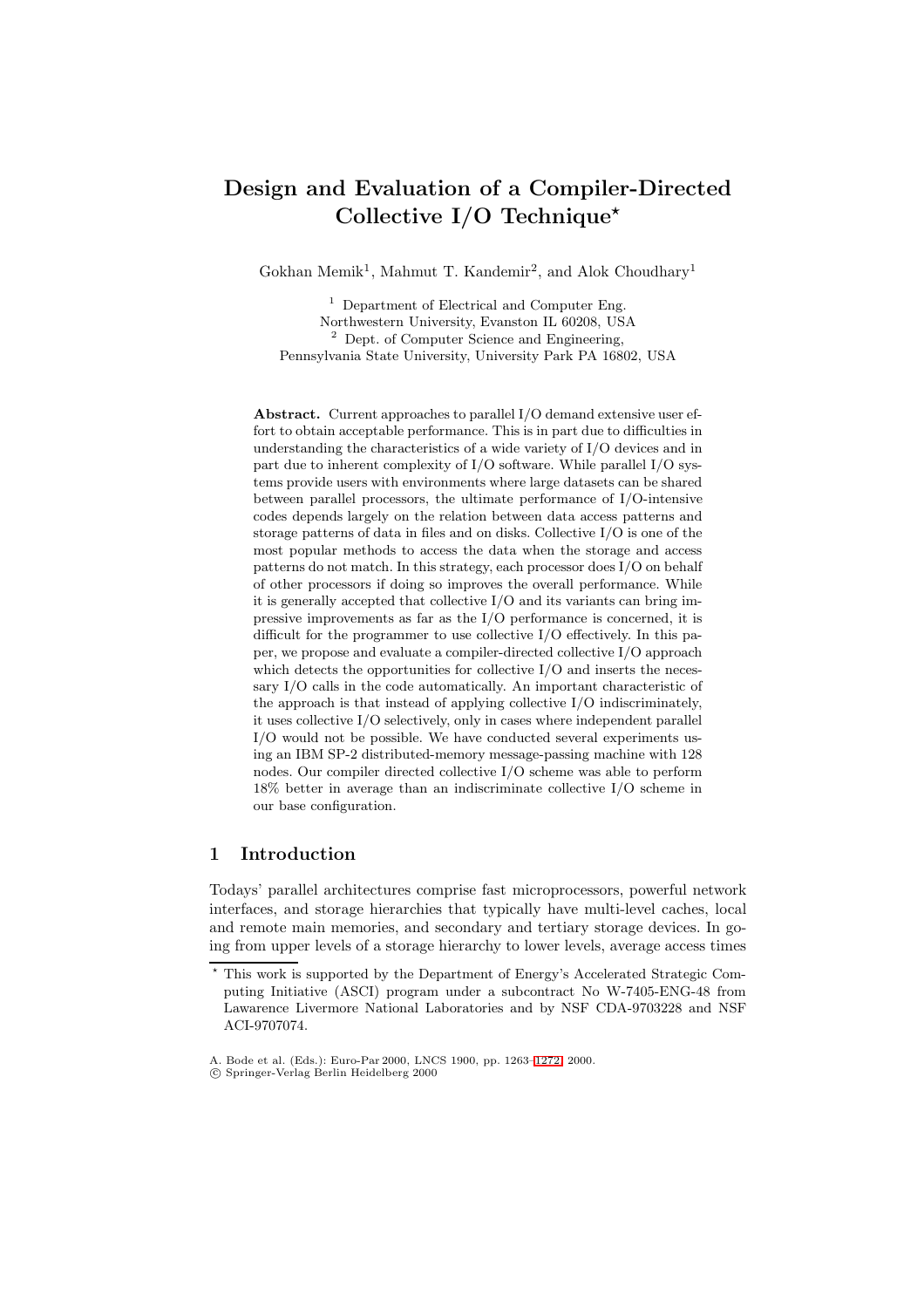increase dramatically. Because of their cost effectiveness, magnetic disks have dominated the secondary storage market for the last several decades. Unfortunately, their access times have not kept pace with performance of the processors used in parallel architectures. Consequently, a large performance gap between secondary storage access times and processing unit speeds has emerged.

To address this imbalance, hardware designers focus on improving parallel I/O capabilities using multiple disks, I/O processors, and large bandwidth I/O busses [\[6\]](#page-9-1). An optimized I/O software can also play a major role in bridging this performance gap. In order to eliminate the difficulty in using a parallel file system directly, several research groups proposed high-level parallel I/O libraries and runtime systems that allow programmers to express access patterns of their codes using program-level data structures such as rectilinear array regions [\[4](#page-9-2)[,13](#page-9-3)[,5\]](#page-9-4). While all these software supports provide an invaluable help to boost the I/O performance in parallel architectures, it remains still programmer's responsibility to select appropriate I/O calls to use, to insert these calls in appropriate locations within the code, and to manage the data flow between parallel processors and parallel disks.

One of the most important optimizations in MPI-IO [\[5\]](#page-9-4) is *collective I/O,* an optimization that allows each processor to do I/O on behalf of other processors [\[4\]](#page-9-2). This optimization has many variants [\[12](#page-9-5)[,11](#page-9-6)[,13\]](#page-9-3); the one used in this study is *two-phase I/O*. In this implementation, I/O is performed in *two phases*: an I/O phase and a communication phase. In the I/O phase, processors perform I/O in a way that is most beneficial from the storage layout point of view. In the second phase, they engage in a many-to-many type of communication to ensure that each piece of data arrives in its final destination. While collective I/O and its variants are very beneficial if used properly, almost all previous studies considered a *useroriented* approach in applying collective I/O. For example, Thakur et al. suggest programmers to use collective I/O interfaces of MPI-IO instead of easy-to-use Unix-like interfaces [\[14\]](#page-9-7). Apart from determining the most suitable collective I/O routine and its corresponding parameters, this also requires, on the user part, analyzing access patterns of the code, detecting parallel I/O opportunities, and finally deciding a parallel I/O strategy.

In this paper, we propose and evaluate a *compiler-directed* collective I/O strategy whereby an optimizing compiler and MPI-IO cooperate to improve I/O performance of scientific codes. The compiler's responsibility in this work is to analyze the data access patterns of individual applications and determine suitable file storage patterns and I/O strategies. Our approach is *selective* because it activates collective I/O selectively, only when necessary. In other cases, it ensures that processors perform *independent parallel I/O,* which has almost the same I/O performance as collective I/O but without extra communication overhead.

The remainder of this paper is organized as follows. In the next section, we review collective I/O. In Section [3,](#page-3-0) we explain our compiler analyses to detect access patterns and suitable storage patterns for multidimensional datasets considering multiple, related applications together. In Section [4,](#page-5-0) we describe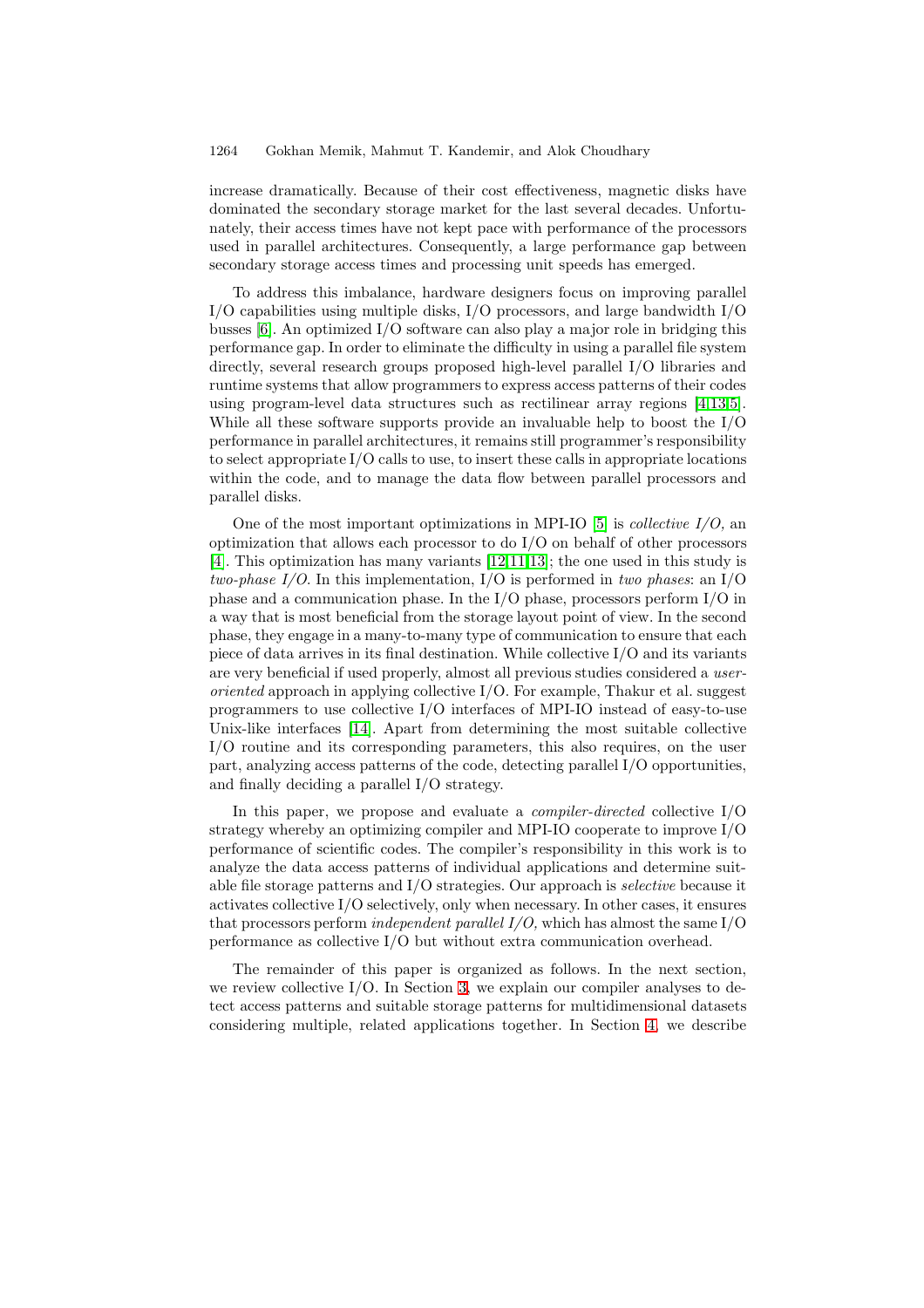our experimental framework, our benchmarks, and different code versions, and present our experimental results. In Section [5,](#page-8-0) we present our conclusions.

### **2 Collective I/O**

In many I/O-intensive applications that access large, multidimensional, diskresident datasets, the performance of I/O accesses depends largely on the layout of data in files (*storage pattern*) and distribution of data across processors (*access pattern*). In cases where these patterns are the same, potentially, each processor can perform *independent parallel I/O.* However, the term 'independent parallel I/O' might be misleading, as, depending on the I/O network bandwidth, the number of parallel disks available, and the data striping strategies employed by the parallel file system, two processors may experience a conflict in accessing different data pieces residing on the same disk [\[6\]](#page-9-1). What we mean by 'independent parallel I/O' instead is that the processors can read/write their portions of the dataset (dictated by the access pattern) using only a few I/O requests *in the code,* each for a large number consecutive data items in a file. These independent source-level I/O calls to files are broken up into several system-level calls to parallel disks. This last aspect, however, is architecture and operating system dependent and is not investigated in this paper. Note that, in independent parallel I/O, there is *no* interprocessor communication or synchronization during I/O.

In cases where storage and access patterns do not match, allowing each processor to perform independent I/O will cause processors to issue many I/O requests, each for a small amount of consecutive data. In this paper, an access pattern which is the same as the corresponding storage pattern is called a *conforming* access pattern. Collective I/O can improve the performance in nonconforming cases by first reading the dataset in question in a conforming (storage layout friendly) manner and then redistributing the data among the processors to obtain the target access pattern. Of course, in this case, the total data access cost should be computed as the sum of  $I/O$  cost and communication cost. The idea is that the communication cost is typically small as compared to I/O cost, meaning that the cost of accessing a dataset becomes almost independent from its storage pattern.

Consider Figure [1](#page-3-1) that shows both independent parallel I/O and collective I/O for a four processor case using a single disk-resident two-dimensional dataset. In Figure [1\(](#page-3-1)a), the storage pattern is row-major (each circle represents an array element and the arrows denote the linearized file layout of elements) and the access pattern is row-wise (i.e., each of the four processors accesses two full-rows of the dataset). Since the access pattern and the storage pattern match, each processor can perform independent parallel I/O without any need of communication or synchronization. Figure [1\(](#page-3-1)b), on the other hand, shows the case where collective I/O is required. The reason is that in this figure the storage pattern is row-major and the access pattern does not match it. As explained earlier, the I/O is performed in two phases. In the first phase, each processor accesses the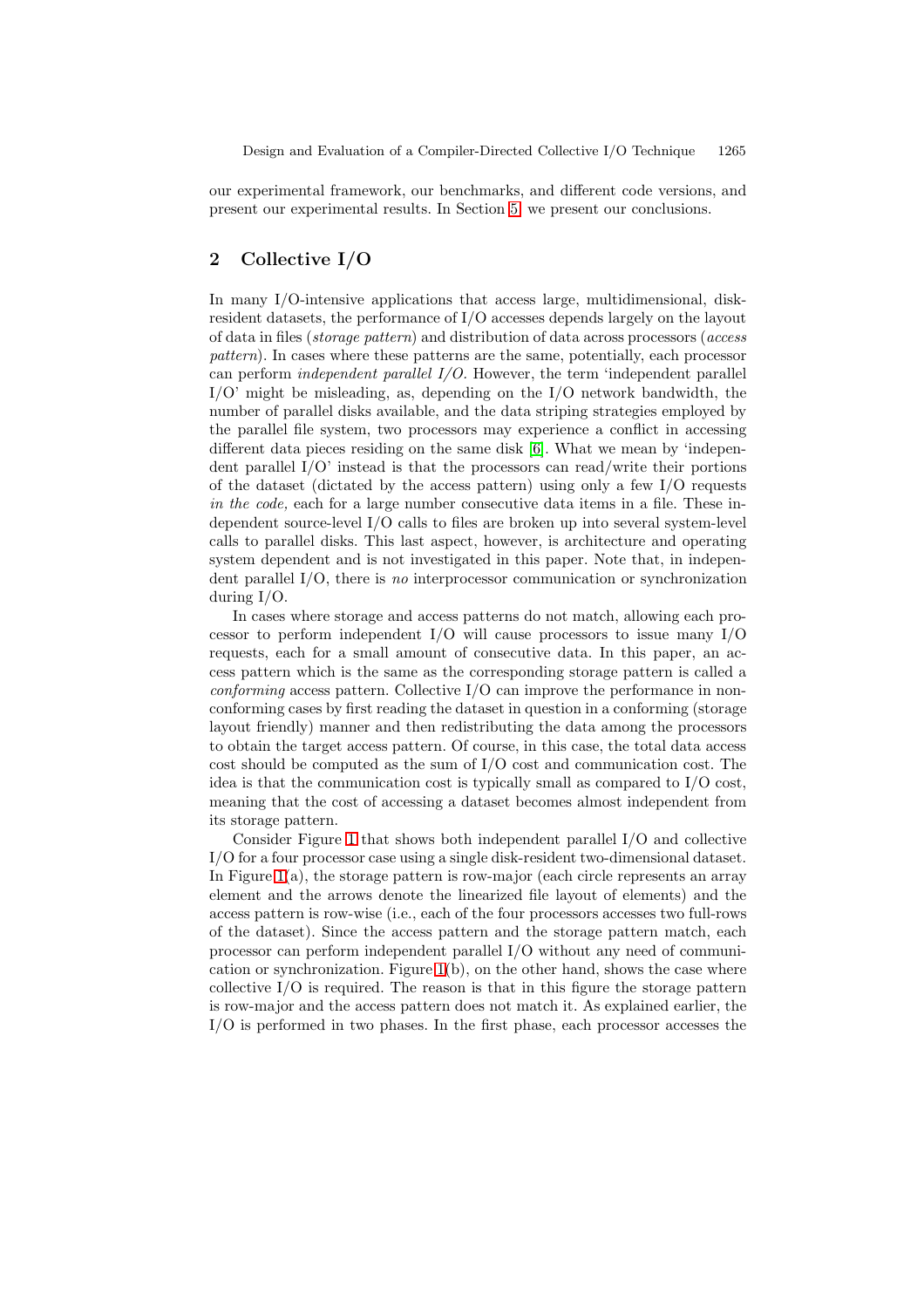data row-wise, as if this was the original access pattern), and in the second step, an all-to-all communication is performed between the processors and each data item is delivered to its final destination.



<span id="page-3-1"></span>**Fig. 1.** (a) Independent parallel I/O and (b) Collective (two-phase) I/O.



<span id="page-3-2"></span>**Fig. 2.** Scientific working environment.

### <span id="page-3-0"></span>**3 Compiler Analysis**

Our approach to collective I/O utilizes a directed graph called *weighted communication graph* (WCG). Each node of a weighted communication graph is a *code block*, which can be defined as a program fragment during which we can keep the datasets in memory; however, between executions of code blocks, the datasets should be stored on disks. Depending on the applications, the datasets in question, and the available memory, a code block can be as small as a loop nest or can be as large as a full-scale application. An example for the latter is shown in Figure [2](#page-3-2) that depicts a typical scenario from a scientific working environment. There is a directed edge,  $e_{1,2}$ , between two nodes,  $cd_1$  and  $cd_2$ , of the WCG if and only if there exists at least a dataset that is produced (i.e., created and stored on disk) in  $cd_1$  and used (i.e., read from disk) in  $cd_2$ . In such a case  $cd_1$ is called *producer* and  $cd_2$  is called *consumer*. The *weight* associated with  $e_{1,2}$ (written as  $w_{1,2}$ ) corresponds to total number of dynamic control-flow transitions between code blocks  $cd_1$  and  $cd_2$  (e.g., how many times  $cd_2$  is run after  $cd_1$ in a typical setup). Depending on the granularity of code blocks, these weights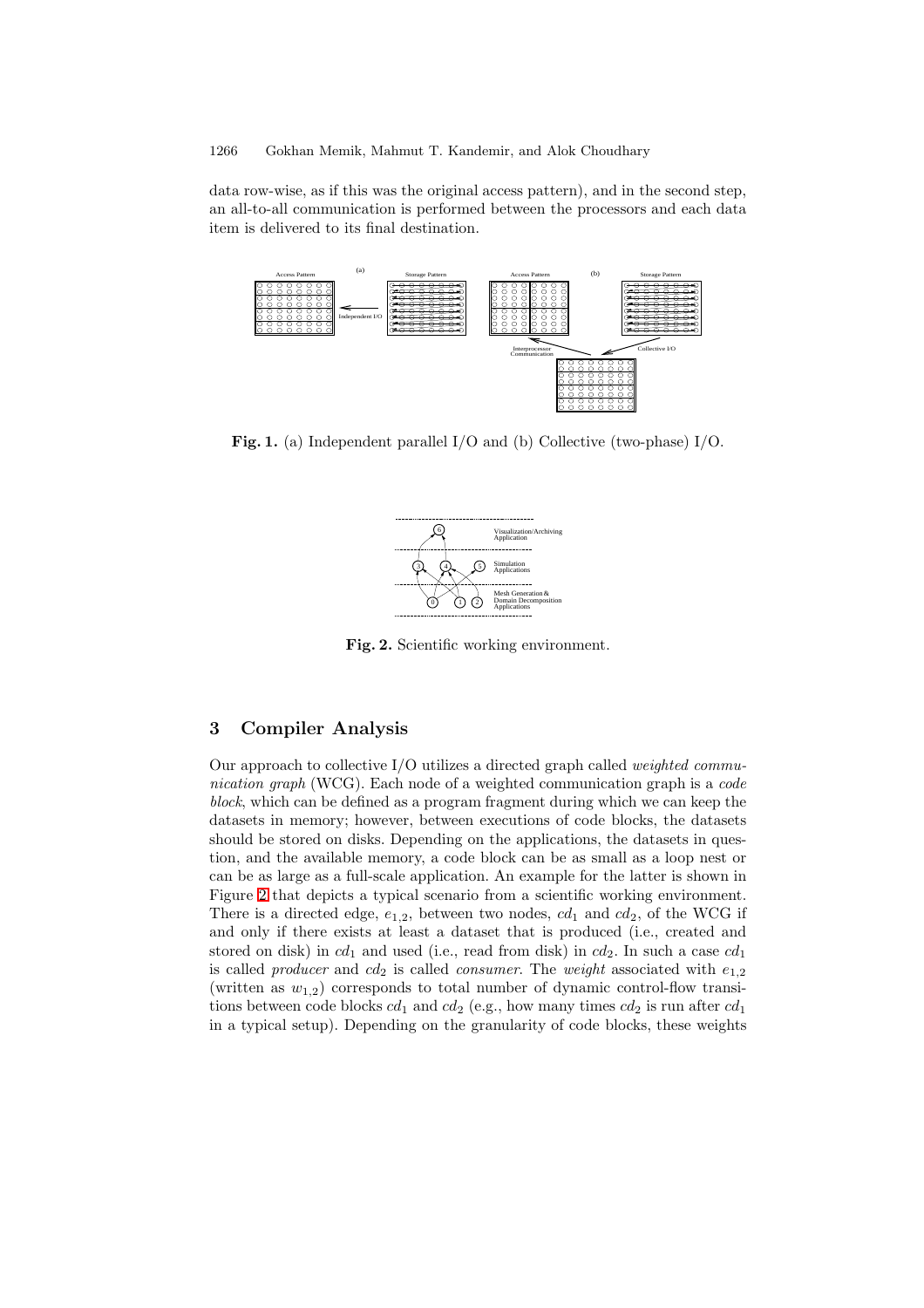can be calculated using profiling with typical input sets, can be approximated using weight estimation techniques, or can be entered by a user who observed the scientific working environment for a sufficiently long period of time.

#### **Access Pattern Detection**  $3.1$

Access patterns exhibited by each code block can be determined by considering individual loop nests that make up the code block. The crucial step in this process is taking into account the parallelization information [\[2\]](#page-9-8). Individual nests can either be parallelized explicitly by programmers using compiler directives [\[1](#page-8-1)[,3\]](#page-9-9), or can be parallelized automatically (without user intervention) as a result of intra-procedural and inter-procedural compiler analyses [\[2](#page-9-8)[,8](#page-9-10)[,9\]](#page-9-11). In either case, after the parallelization step, our approach determines the data regions (for a given dataset) accessed by each processor involved.

For each array reference in each loop nest, our compiler determines an access pattern. Afterwards, it utilizes a *conflict resolution scheme* to resolve intra-nest and inter-nest access pattern conflicts. To achieve a reasonable conflict resolution, we associate a *count* with each reference indicating (or approximating) the number of times that this reference is touched in a typical execution. In addition to that, for each access pattern that exists in the code block, we associate a *counter* that is initialized to zero and incremented by a count amount each time we encounter a reference with that access pattern. In this way, for a given array, we determine the most preferable (or most prevalent) access pattern (also called *representative access pattern*) and mark the code block with that information. Although, at first glance, it seems that, in a typical large-scale application, there will be a lot of conflicting patterns that would make compiler's job of favoring one of them over the others difficult, in reality, most scientific codes have a few preferable access patterns.

#### $3.2$ **3.2 Storage Pattern Detection**

Having determined an access pattern for each disk-resident dataset, the next step is to select a suitable storage pattern for each dataset in its producer code block. We have built a prototype tool to achieve this.<sup>[1](#page-4-0)</sup>

For a given dataset, the tool takes the representative access patterns detected in the previous step by the compiler for each code block and runs a storage layout detection algorithm. Without loss of generality, in the following discussion, we focus only on a single dataset. The first step in our approach is to determine *producer-consumer subgraphs* (PCSs) of WCG for the dataset in question. A PCS for a dataset consists of a producer node and a number of consumer nodes that use the data produced by this producer. In the second step, we associate a count

<span id="page-4-0"></span> $^{\rm 1}$  Note that building a separate tool is necessary only if the granularity of code blocks is a full-application. If, on the other hand, the granularity is a single nested-loop or a procedure, the functionality of this tool can be embedded within the compiler framework itself.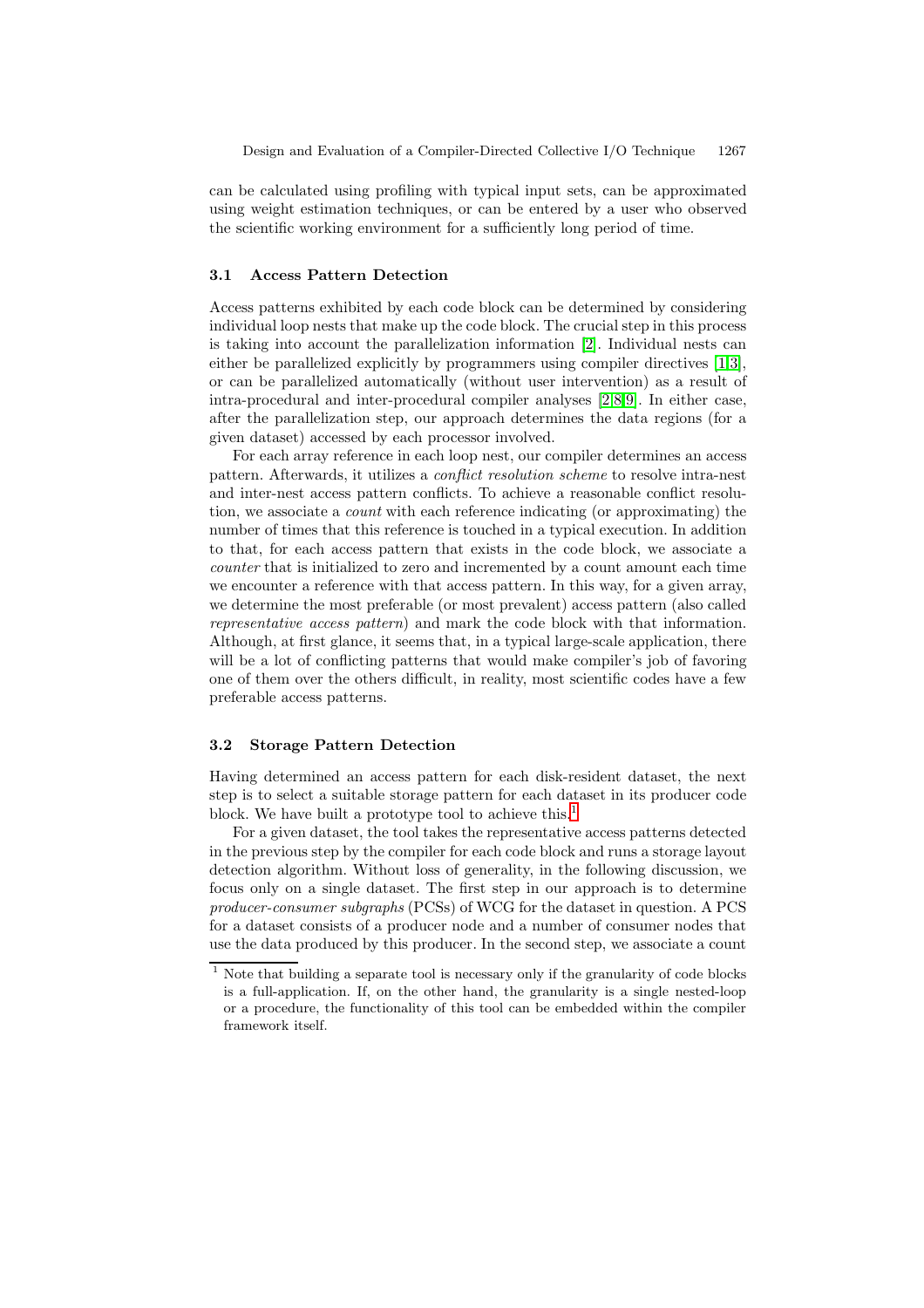with each possible access pattern and initialize it to zero. Then, we traverse all the consumer nodes in turn and for each consumer node add its weight to the count of its access pattern. At the end of this step, for each access pattern, we obtain a count value. In the third step, we set the storage pattern in the producer node to the access pattern with the highest count. Note that, for a given dataset, we need to run the storage pattern detection algorithm multiple times, *one for each producer node* for this dataset.

The next step is to determine suitable I/O strategies for each consumer node. Let us again focus on a specific dataset. If the access pattern (for this dataset) of a consumer node is the same as the storage pattern in the producer node, we perform independent parallel I/O in this consumer node. Otherwise, that is, if the access and storage patterns are different, we perform collective I/O. We perform this step for each dataset and each PCS. Once the suitable I/O strategies have been determined, the compiler automatically inserts corresponding MPI-IO calls in each code block.

#### $3.3$ **Discussion**

Although, our approach is so far mainly discussed for a setting where individual code blocks correspond to individual applications, it is relatively easy to adapt it to different settings as well. If we consider each code block as a procedure in a given application, then a WCG can be processed using algorithms similar to those utilized in processing *weighted call graphs* [\[7\]](#page-9-12), where each node represents a procedure and an edge between two nodes correspond to dynamic control-flow transitions (e.g., procedure calls and returns) between the procedures represented by these two nodes. In an out-of-core environment, on the other hand, each node may represent an individual loop nest and edges might represent dynamic control-flow between nests; in this case, the WCG is similar to a control-flow graph.

Another important issue that needs to be addressed is what to do (inside a code block) when we come across a reference whose access pattern is not the same as the representative (prevalent) access pattern for this code block. Recall that we assumed that, within a code block, we should be able to keep the datasets in memory. When the access pattern of an individual reference is different from the representative access pattern determined for a code block, we can re-shuffle the data in memory. This is not a correctness issue for shared-memory machines but it may cause performance degradation. In distributed-memory message-passing architectures, on the other hand, this data re-shuffling in memory is necessary to ensure the correct data accesses in subsequent computations.

### <span id="page-5-0"></span>**4 Experiments**

In this section, we first describe the experimental environment. Afterwards, we explain the setups for the experiments. Then, the results for the base configuration is given. Finally, we give results for different number of processors and data sizes.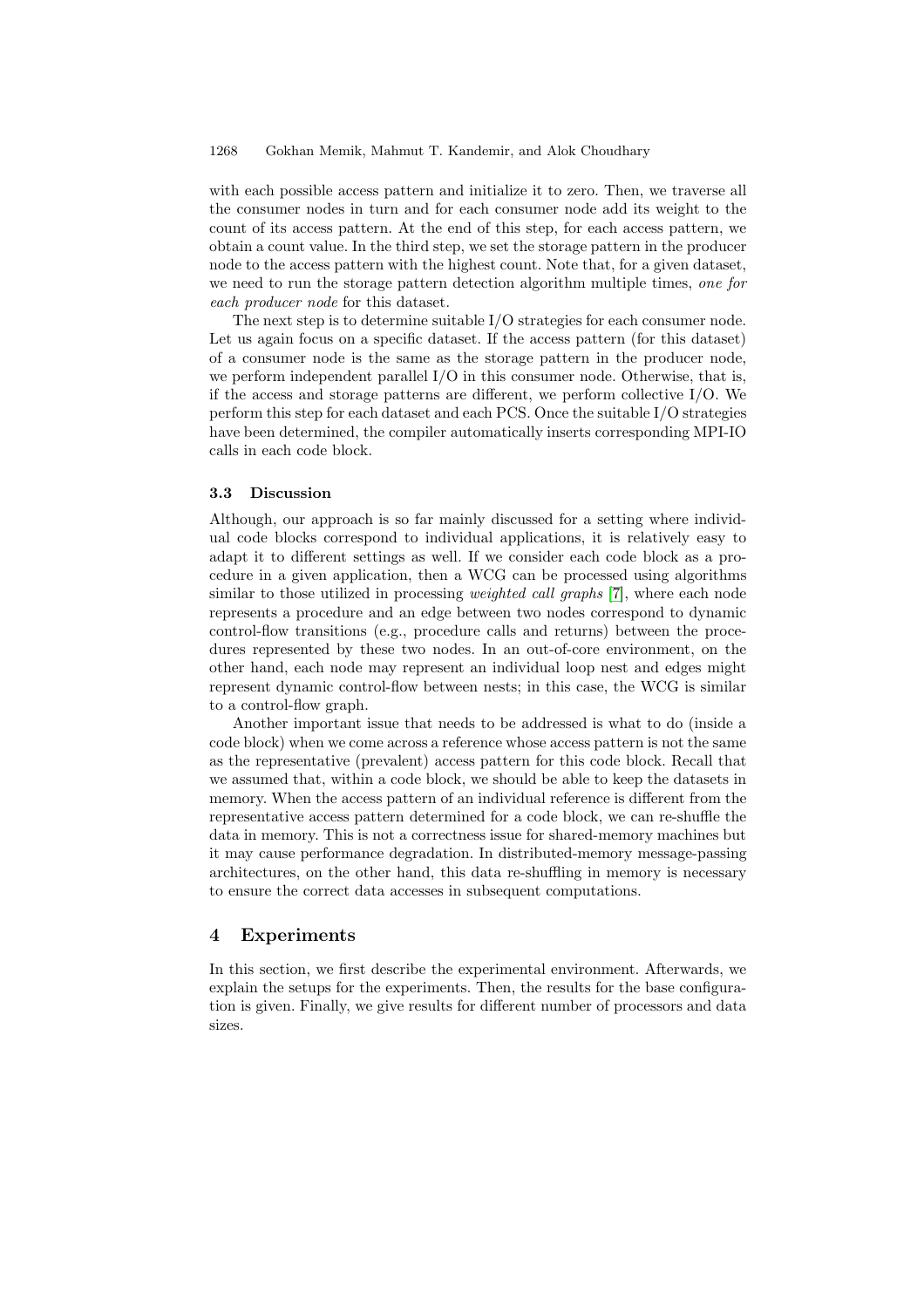

**Fig. 3.** Setups (communication graphs) used in the experiments.

#### <span id="page-6-0"></span>**4.1 Experimental Environment**

We used the MPI-2 library and an IBM SP-2 in Argonne National Laboratories to evaluate our scheme proposed in this paper. The IBM SP-2 used in the experiments has 128 processors, 8 of which are I/O processors. The compute nodes are RS/6000 Model 370 processors with 128 MB memory, whereas the I/O nodes are RS/6000 Model 970 processors with 256 MB memory. The nodes are connected via 100 Mbs Ethernet, 155 Mbs ATM and 800 Mbs HiPPI networks. Each  $I/O$ server has a 9 GB of storage space resulting in 72 GB of total disk space. The operating system on each node is AIX 4.2.1. PIOFS provides the parallel access to files. It distributes a file across multiple I/O server nodes.

#### <span id="page-6-2"></span>**4.2 Setups**

To evaluate the possible improvements with our scheme, we have designed 8 different *setups* (*communication graphs*), each built up using 8 different benchmark codes in different ways. We have selected 4 benchmarks from Specfp (tomcatv  $(cb<sub>0</sub>)$ , vpenta  $(cb<sub>1</sub>)$ , btrix  $(cb<sub>2</sub>)$ , and mxm  $(cb<sub>3</sub>)$ , 2 codes from the Perfect Club benchmark suite (tis  $(cb_4)$  and eflux  $(cb_5)$ ), 1 from Nwchem suite (transpose  $(cb<sub>6</sub>)$ ) and a miscellaneous code (cholesky  $(cb<sub>7</sub>)$ ). The setups built from these benchmarks are given in Figure [3.](#page-6-0)<sup>[2](#page-6-1)</sup>

<span id="page-6-1"></span><sup>2</sup> Although Setup 1 and Setup 2look the same, they differ in the access and storage patterns they employ for different benchmarks. Similarly, Setup 7 and Setup 8 differ in their access and storage patterns. The details are omitted due to lack of space.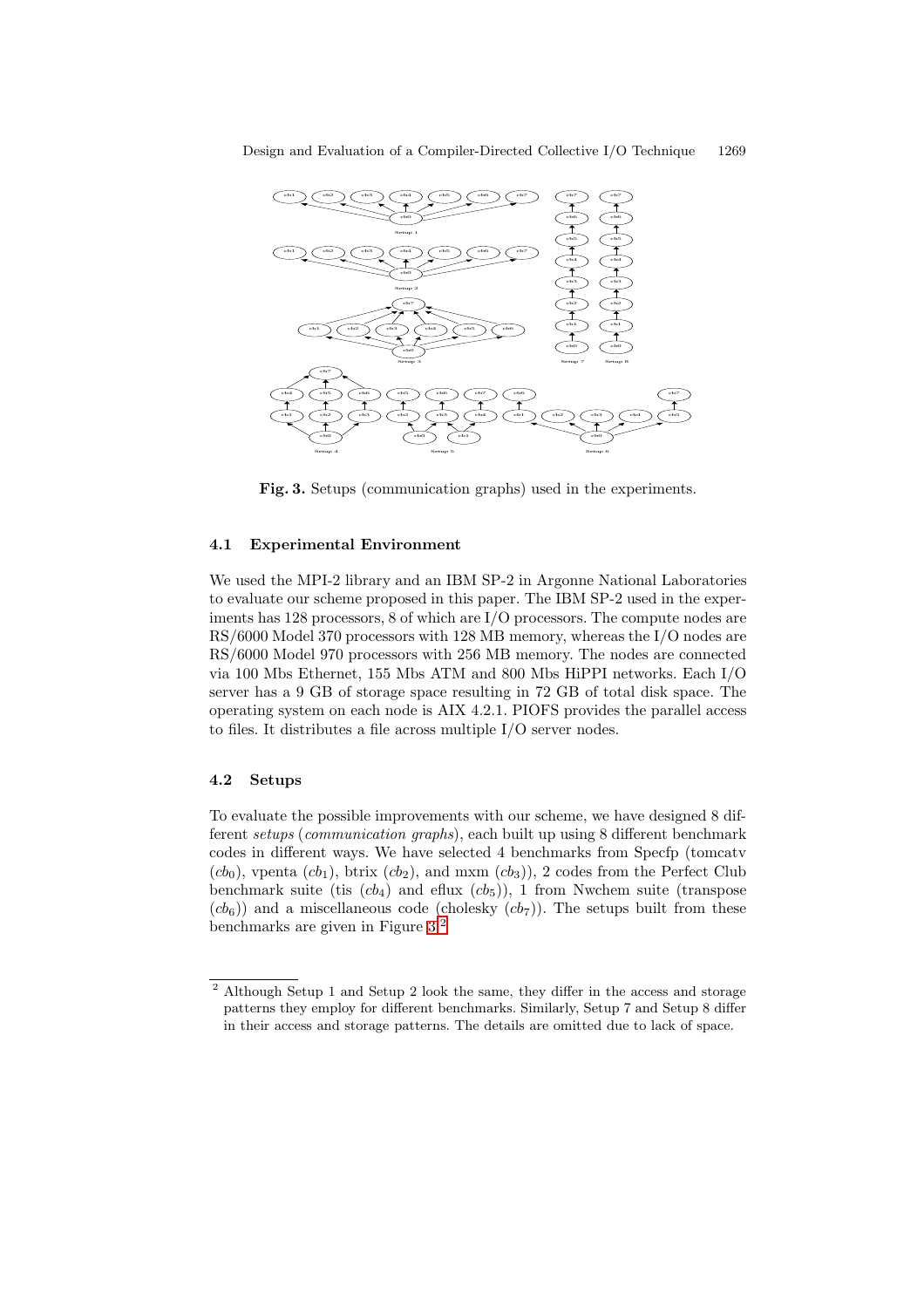

#### 4.3 **4.3 Base Experiments**

For the base experiments, we have executed the setup explained in Section [4.2](#page-6-2) using 8 processors of the IBM SP-2. In our experiments we are comparing the execution times of three different code versions as explained below.

**Version 1** In this version, each processor performs independent (non-collective) I/O regardless whether the access pattern and the storage pattern are the same or not. We call this version the *naive I/O strategy.*

**Version 2** This version performs indiscriminate collective I/O.

**Version 3** This is the strategy explained in this paper. The collective  $I/O$  is performed selectively, only if the access pattern and the storage pattern do not match. In all other cases, we perform independent parallel I/O.

In Figures 6 through 9, the left-most bar represents the total execution time of version 1, the middle bar represents the total execution time of version 2 and the right-most bar represents the total execution time of version 3.

The results for 8 processors are given in Figure 6. The average improvement over the indiscriminate collective I/O strategy is 18*.*01%. For setups 5 and 6, we are able to gain more than 21% over the version 2, which performs indiscriminate collective I/O. These two setups give the best results, because a change of the storage pattern effects the most applications. For example, when *cb*0 in Setup 1 changes its storage pattern, the weights of the favoring applications add up to 50% of the sum of all weights, whereas in Setup 6, the sum of weights of the favoring applications constitutes 60% of all the weights. So, there are 10% more favoring applications in Setup 6. Therefore, the improvement of Setup 6 is more than Setup 1 with our scheme.

Note that, both the indiscriminate and selective collective  $I/O$  strategies perform well compared to a naive strategy, which does not use collective I/O at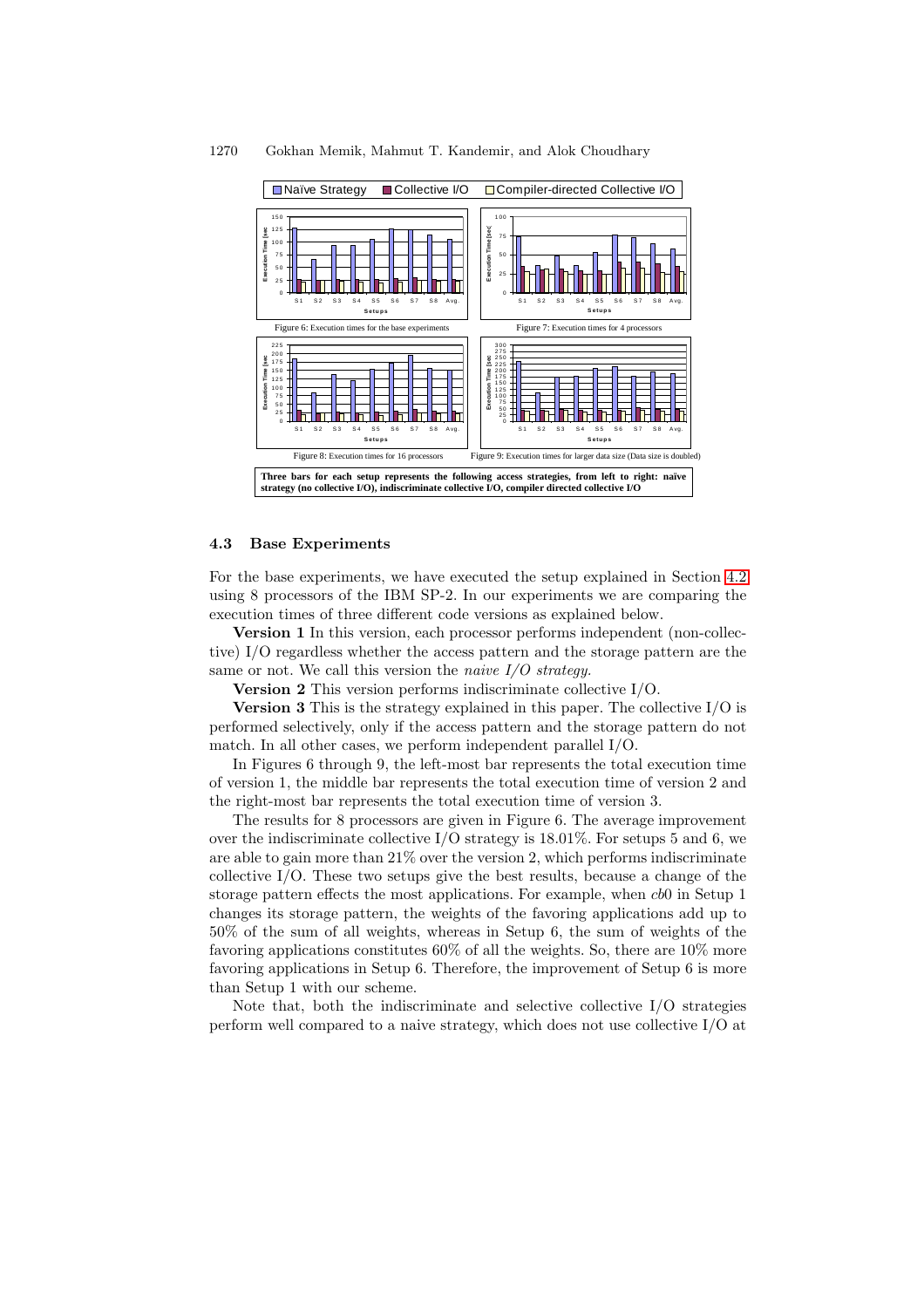all. The improvement of indiscriminate collective I/O is 74*.*19% over the naive strategy, whereas our scheme brings 78*.*84% improvement.

#### $4.4$ **4.4 Sensitivity Analysis**

We have performed a second set of experiments to see how our strategy is affected by the number of processors and the data size. Figures 7 and 8 give the results for 4 and 16 processors, respectively. For 4 processors, our scheme brings 16*.*42% improvement over the indiscriminate collective I/O version, and 40*.*23% over the naive strategy. For 16 processors, on the other hand, our scheme brings an 26*.*27% improvement over the indiscriminate collective I/O version, and 80*.*74% over the naive strategy. As the number of processors increase, the improvement of our scheme increases, because with larger number of processors, the synchronization and communication costs increase.

Figure 9 gives the results for a larger data size. For this experiment, we have doubled the size of the input and/or output data of all the benchmarks. When the data size is increased, the synchronization overhead is reduced. Similarly, communication and I/O can be better overlapped because the I/O calls are longer, so the overall communication cost also reduces. These factors decrease the percentage improvements of our scheme, but, it still performs the best by far. It brings a  $13.57\%$  improvement over the indiscriminate collective I/O version, and 75*.*21% improvement over the naive strategy.

#### <span id="page-8-0"></span>**5 Conclusions**

In this paper, we present and evaluate a compiler-directed collective I/O strategy. Collective I/O plays a major role in parallel I/O systems. Therefore, increasing its performance is very important for many of data-intensive parallel applications. By adopting a selective collective I/O strategy, we are able to bring significant amounts of improvements. In average, our scheme performs 18*.*01% better than an indiscriminate collective I/O strategy in our base configuration. The scheme performs better as the number of processors increases. Although the improvement decreases with the increased data size, the scheme is still able to perform more than 13% better than an indiscriminate collective I/O strategy.

The interface for parallel I/O systems are usually complex, and they are getting more complex, because the information required by the I/O calls increases. So, it becomes harder for an average user to detect the best possible I/O call for an application. Therefore, detecting the best possible storage and access patterns automatically is very useful for many programmers and increases the performance of I/O-intensive applications significantly.

## <span id="page-8-1"></span>**References**

1. A. Ancourt, F. Coelho, F. Irigoin, and R. Keryell. A linear algebra framework for static HPF code distribution. *Scientific Prog.,* 6(1):3–28, Spring 1997.